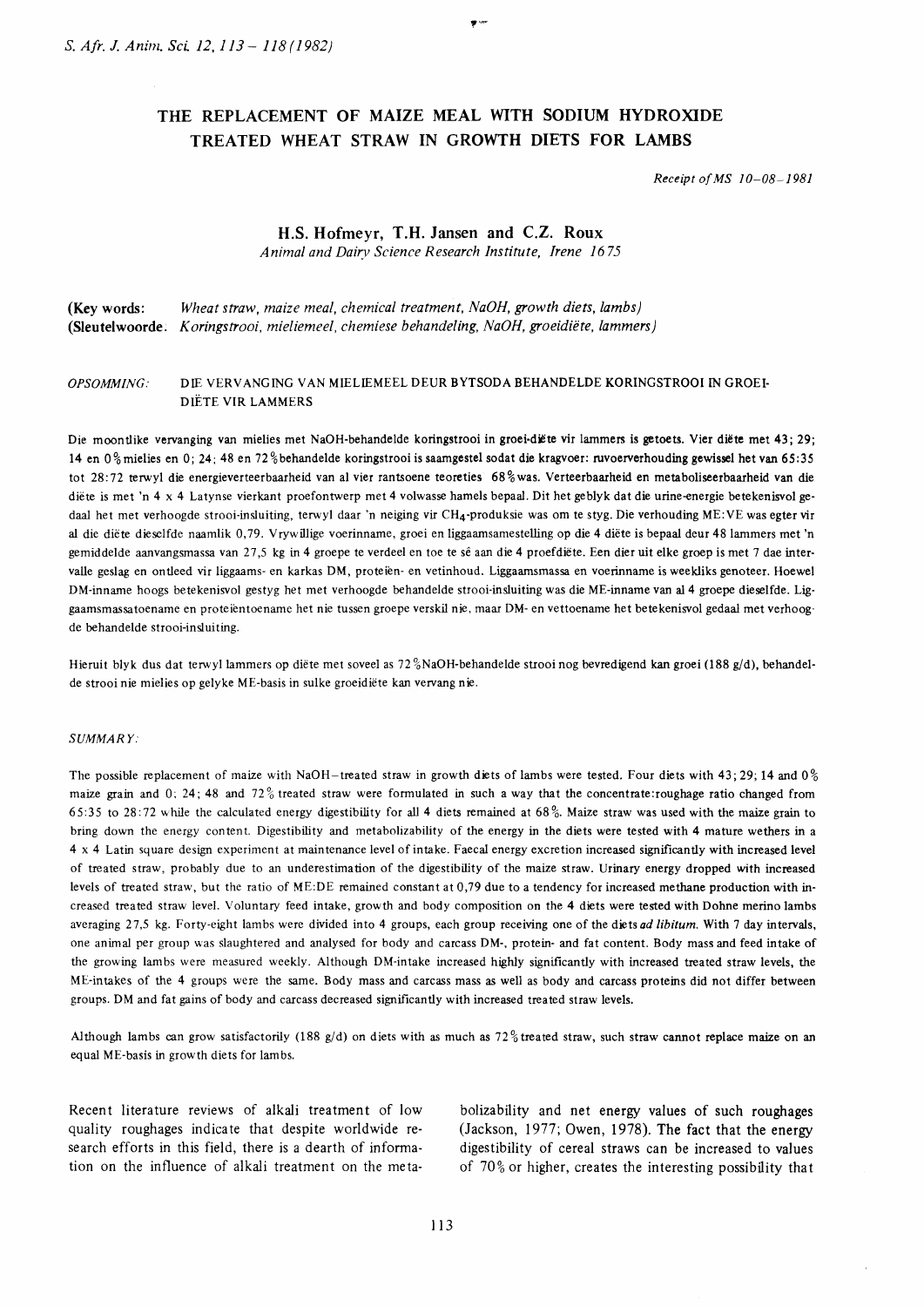such roughages might be used as replacements for concentrates. However, it is well-known that digestibility is not always a true reflection of the production value of a particular feedstuff. The efficiency with which digestible energy is utilized for maintenance or a specific synthetic process by the animal, is amongst others, a function of the rate of production and the ratio of fermentation end products (Armstrong & Blaxter, 1957; De Meyer & Van Nevel, 1975; Schwartz & Gilchrist.1975). This in turn is influenced by the fermentation substrate, being mainly starch in the case of concentrates and cellulose, hemicellulose and lignin in the case of alkali treated roughages. The ratio between digestibilities of treated straw and concentrates thus not necessarily reflects the relative productive values of these feedstuffs.

This experiment was carried out to determine to what extent NaOH treated wheat straw could replace maize grain in growth diets for lambs, with emphasis on the metabolizability of the diets and the relative efficiency of utilization of the ME for growth.

#### Procedure

Wheat straw was hammermilled through a 6 mm screen.

The ground straw was treated with  $5\frac{6}{3}$  sodium hydroxide by spraying a  $10\%$  aqueous solution onto the straw in a slow paddle mixer, equipped with a pump and spray nozzles. The straw was then suncured to a dry matter (DM) content of approximately  $90\%$ .

Four experimental diets were compiled as shown in Table l. Maize meal, maize straw and sunflower oilcake (SOC), in the ratio of 4:3:1, were replaced with treated straw and SOC in the ratio of 7:2 on a mass basis, in such a way that the diets contained 0; 24.48; and  $72\%$  of treated straw. In this way, the calculated percentage digestible energy

> digestible energy (DE)<br>
> x 100) gross energy (CE)

and crude protein content of the 4 diets remained unaltered. The concentrate: roughage ratio however changed from 65:35 to 28;72. All 4 diets contained  $11\%$  fish meal in order to exclude protein as possible growth limiting factor. After mixing, the diets were pelleted through a 6 mm die.

|                                                 | $^{2}$ DE        |                | <b>Diets</b> |                |       |
|-------------------------------------------------|------------------|----------------|--------------|----------------|-------|
| Component                                       | $/GE \times 100$ | D <sub>1</sub> | D2           | D <sub>3</sub> | D4    |
| Maize meal                                      | 80               | 43             | 29           | 14             |       |
| Maize straw                                     | 52               | 35             | 24           | 12             |       |
| Wheat straw $(5\%$ NaOH)                        | 68               |                | 24           | 48             | 72    |
| Sunflower oilcake                               | 70               | 11             | 13           | 15             | 17    |
| Fishmeal                                        | 70               | 11             | 11           | 11             | 11    |
| Concentrate: Roughage                           |                  | 65:35          | 53:47        | 41:59          | 28:72 |
| <sup>2</sup> Crude protein $\frac{6}{6}$        |                  | 16,5           | 16,5         | 16,5           | 16,5  |
| <sup>2</sup> Energy digestibility $\frac{6}{6}$ |                  | 68             | 68           | 68             | 68    |

| n.<br>я |  |
|---------|--|
|         |  |

Composition of experimental diets ( $\frac{6}{2}$ ) on an air dry basis<sup>1</sup>

 $\mathbf{1}$ Approximately  $10\%$  moisture content

 $\overline{2}$ These were assumed values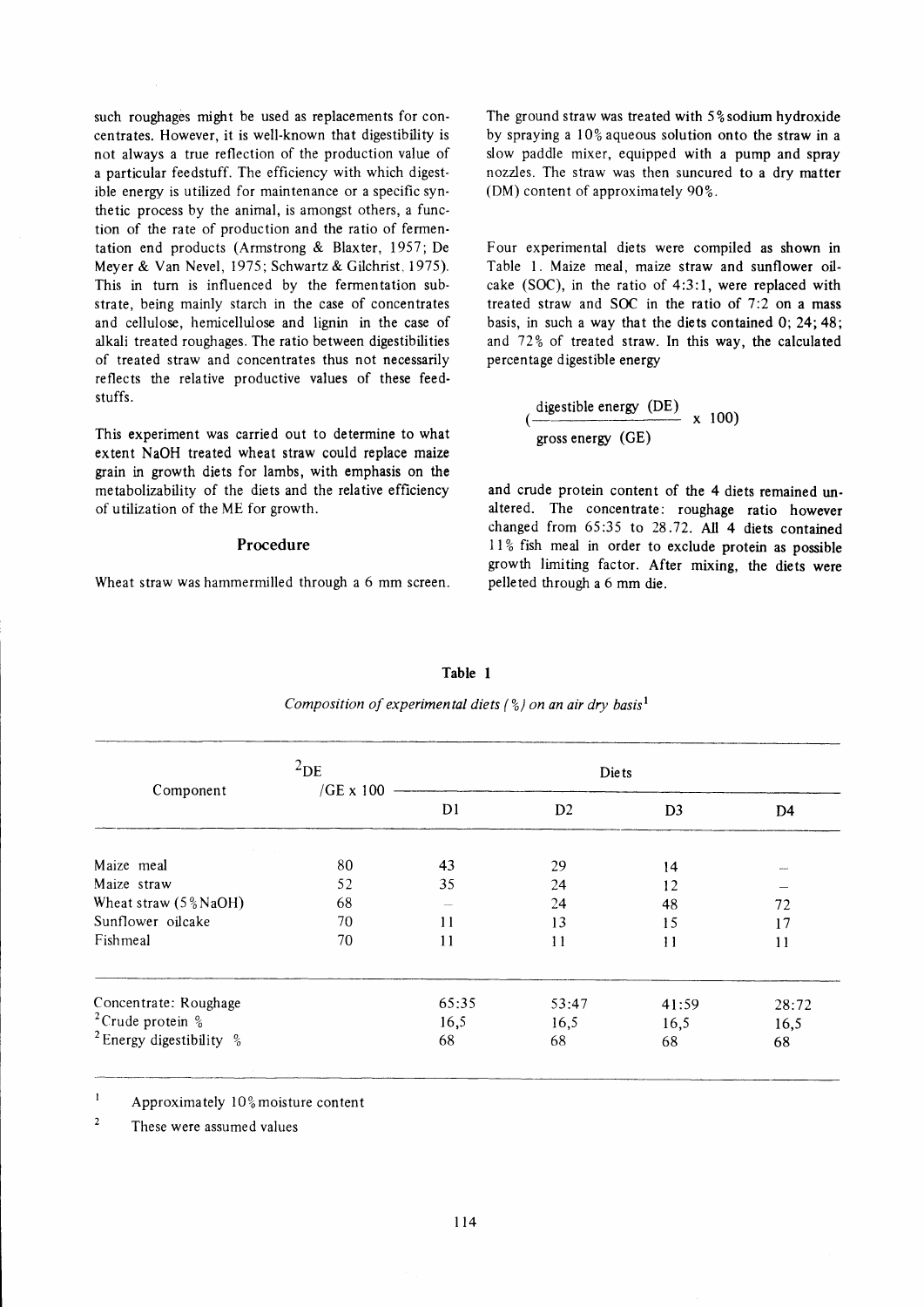#### Determination of  $DE$  and  $ME$  content of the diets

Four Döhne merino wethers received the 4 experimental diets at maintenance level of intake, according to a  $4 \times 4$  Latin square design. Each animal was allowed a 3-week adaptation period after changing the diet before any measurements were made. Urine and faeces were collected for 2 consecutive 7-day periods^ During one of these periods the animals were kept in an open system respiration unit where methane production was measured over 4 consecutive 24-hour periods, as described by Roux, Meissner & Hofmeyr (1982). Feed, faeces and urine were analysed for dry matter, N and energy content according to standard procedures (A.O.A.C., 1970). Data on consecutive measurements for each animal treatment combination were averaged,

Statistical analyses were carried out by means of a twoway analysis of variance program (one observation per cell).

#### Intake, growth and body composition

Forty eight Döhne merino wethers of 12 weeks of age were randomly divided into 4 groups and allotted the 4 experimental diets. Slaughter dates, starting at onset of the experiment and following with 7-day intervals, were allotted to the animals within a group. In this way one animal per group per week were slaughtered for a period of l2 weeks. The lambs were treated for internal parasites before the trial as a precautionary measure and were allowed 5 weeks to adapt to the diets before onset of the experiment. Diets were offered ad libitum and weekly DM intakes and mass gains were recorded.

The slaughter procedure followed to determine body composition was similar to that described by Hofmeyr, Kroon, Van Rensburg & Van der Merwe (1972). The body was divided into two portions  $-$  the one portion consisting of the carcass only and the other consisting of the rest of the body. Homogeneous samples drawn from the whole minced carcass and rest were analysed for DM, nitrogen (N), ether extract and ash using the methods described by the A.O.A.C. (1970).

The statistical analysis was done by regressing Treatments 2, 3 and 4 on Treatment 1, assuming both  $x$  and y variables subject to error. It is natural to assume the error variances equal and hence to use the method for estimation of b (the slope) as described by Moran (1971), If the effect of the treatments does not differ from the control, one would expect a slope of unity and intercept of zero. The calculations were done assuming zero intercept, hence no corrections for the mean are included in the formulas involving sums of squares and products.

The t-test reported in Table 3 determines if the slope deviates significantly from unity. The assumption of zero intercept was checked by calculating b,  $=\overline{y}/\overline{x}$ , which implies  $\overline{y} - b\overline{x} = 0$ , and by comparing it with the b's previously calculated. The agreement was excellent.

The zero intercept allows the interpretation that for instance a slope of  $1,12$  indicates a  $12\%$  higher value for a specific treatment in comparison to Treatment 1. This experimental design does however not provide for the accurate determination of actual intake and growth rates of the treatment groups.

## Results

## Digestibility and metabolizability of experimental die ts

The average GE intakes (KJ.d<sup>-1</sup> per  $W_{k\alpha}^{(0,7,7)}$ ) did not differ significantly and varied between"Tl8 and 740 (Table 2). Faecal energy excretion, expressed as a percentage of GE intake, increased significantly with increase in treated straw content of the diet and varied between  $25.61\%$  on Diet 1 and  $29.76\%$  on Diet 4.

There was a tendency for increased methane production with increased treated straw content although this was found to be non significant. Urinary energy as a percentage of GE intake declined from 5,33% on Diet 1 to only  $3,89\%$  on Diet 4. This decline could however not compensate for the increase in faecal energy output with increased treated straw content. Thus the metabolizability of the diets also declined with increased straw content. The ratio of ME:DE remained virtually constant for all diets and averaged 0,79. The metabolizable energy concentration (MJ/kg DM) of the diets, which is influenced by both the metabolizability and the effect of sodium content of the treated straw on gross energy content of the diets, dropped with  $12\frac{6}{5}$  from 10,83 in Diet 1 to 9,52 in Diet 4 .

#### Intake, growth and body composition

ln Table 3 the Slopes b2, b3 and b4 represent the regression of Treatments 2, 3 and 4 respectively on Treatment I, calculated by the method of Moran (1971). Dry matter intake increased significantly to highly significantly with increased amounts of treated straw in the diets. [ntake for Group 2 was 9,75% higher, Group 3 11,84% and Group 4 19,78% higher than Group 1. However, despite these differences, metabolizable energy intake did not differ between diets.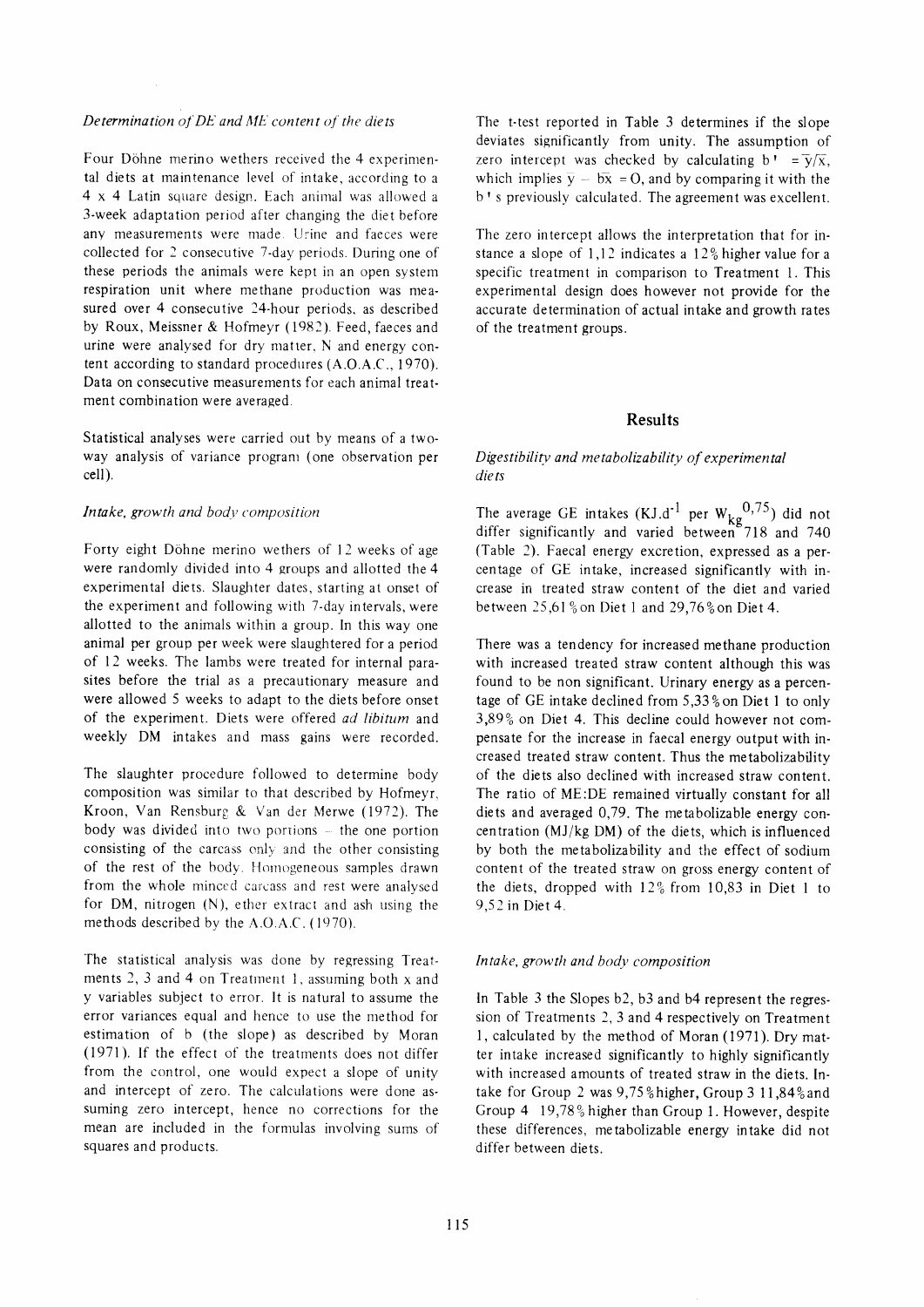# Table 2

| Parameter                                         | Diet               |                    |                    |                    |  |  |
|---------------------------------------------------|--------------------|--------------------|--------------------|--------------------|--|--|
|                                                   | D1                 | D <sub>2</sub>     | D <sub>3</sub>     | D <sub>4</sub>     |  |  |
| Gross energy in dry<br>matter $(MJ/kg)$           | 18,32              | 18,05              | 17,58              | 17,08              |  |  |
| Gross energy intake<br>$(kJ/W \frac{0.75}{kg} d)$ | $720,35 \pm 25,88$ | $727.70 \pm 12.71$ | $740,87 \pm 28,08$ | $718,29 \pm 20,55$ |  |  |
| Faecal Energy<br>$(\frac{6}{6}$ of GE)            | $25,61 \pm 1,15$   | $26,42 \pm 1,75$   | $29.64 \pm 1.58$   | $29,76 \pm 2,77$   |  |  |
| Methane Energy<br>$\frac{6}{6}$ of GE)            | $9,95 \pm 1,51$    | $10,77 \pm 1,26$   | $10,84 \pm 1,36$   | $10,21 \pm 2,16$   |  |  |
| Urinary Energy<br>$\frac{6}{6}$ of GE)            | $5,33 \pm 1,41$    | $4,94 \pm 1,55$    | $3,67 \pm 1,16$    | $3,89 \pm 1,14$    |  |  |
| $DE/GE \times 100$                                | $74,4 \pm 1,2$     | $73.6 \pm 1.8$     | $70,4 \pm 1,6$     | $70,2 \pm 2,8$     |  |  |
| $ME/GE \times 100$                                | $59,11 \pm 3,3$    | $57.9 \pm 1.4$     | $55,8 \pm 2,1$     | 55,7 $\pm$ 1,5     |  |  |
| $ME/DE \times 100$                                | 79,45              | 78,67              | 79,26              | 79,34              |  |  |
| ME concentration<br>(MJ/kg DM)                    | 10,83              | 10,45              | 9,82               | 9,52               |  |  |

Parameters related to the digestibility of the diets at maintenance level of intake

Table 3

Feed intake, growth and body composition of Groups 2, 3 and 4 relative to Group 1

| Parameter       | Slopes of the regression of Diets 2, 3 & 4 on Diet 1 |          |          |  |  |
|-----------------|------------------------------------------------------|----------|----------|--|--|
|                 | $b_2$                                                | $b_3$    | $b_4$    |  |  |
| DM intake       | $1,10*$                                              | $1,12**$ | $1,19**$ |  |  |
| ME intake       | 1,04                                                 | 0,99     | 1,03     |  |  |
| Body mass       | 0,99                                                 | 1,00     | 0,98     |  |  |
| Carcass mass    | 0,97                                                 | 0,98     | 0,96     |  |  |
| Body DM         | 0,96                                                 | $0.92*$  | $0,90*$  |  |  |
| Carcass DM      | 0,94                                                 | $0.89*$  | 0,92     |  |  |
| Body protein    | 1,00                                                 | 1,02     | 0,96     |  |  |
| Carcass protein | 1,00                                                 | 0,99     | 1,00     |  |  |
| Body fat        | 0,91                                                 | $0,83*$  | $0,85*$  |  |  |
| Carcass fat     | 0,89                                                 | $0,82*$  | $0,86*$  |  |  |

 $\ast$ Slopes differ significantly from unity at  $P < 0.5$ 

Slopes differ significantly from unity at  $P < 0.01$  $\star\star$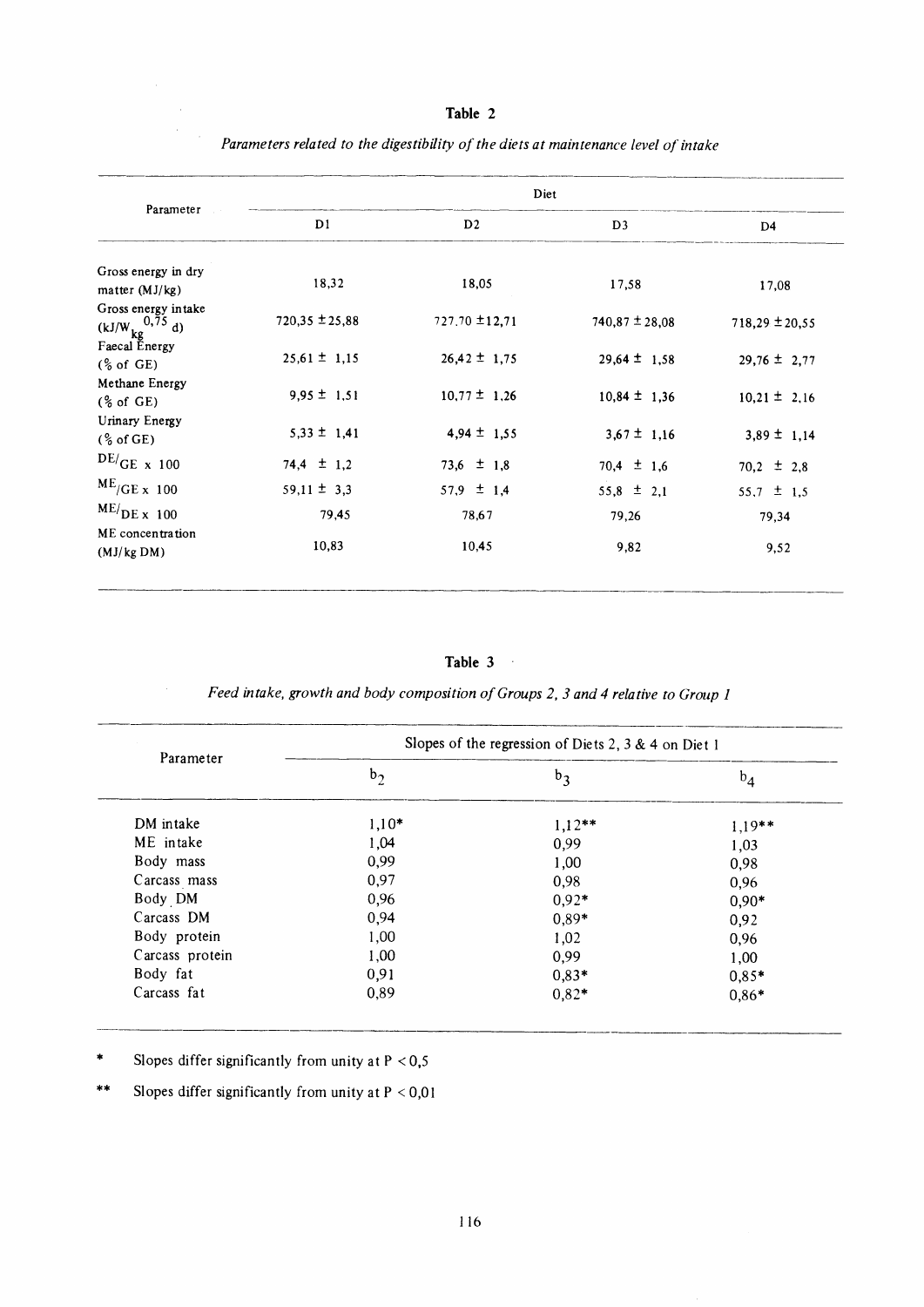Body mass did not differ between treatments and growth rate was calculated to be in the proximity of l8S g/d. Differences in carcass mass did not reach significance although all three b-values were smaller than unity. Body DM-content was significantly influenced by treated straw inclusion in the diet; Group 2 having 96%, Group  $3.92\%$  and Group 4 only 91% of the DMcontent of Group l. Carcass DM-content showed the same pattern. While there were no treatment differences in either body or carcass protein content, the fat content dropped significantly with increasing levels of treated straw in the diet. This was the case with body fat as well as with carcass fat.

# Discussion

The fact that the in vivo digestibility of the diets was higher than originally calculated can probably be largely attributed to an underestimation of the digestibility of the maize straw fraction. This would also explain the progressive decline in digestibility of the diets with replacement of maize straw by treated wheat straw. When formulating the diets, maize straw energy was taken to be 52%. Unpublished data from our laboratory indicate that it can be even as high as  $70\%$ .

The tendency, although not significant, for increased methane production with increased inclusion of treated straw is in accordance with the following theoretical considerations: Although the digestibility of the diets was intended to be the same. and in fact did not differ substantially, it should be kept in mind that maize starch, with a high fermentation rate constant was replaced by a cellulose-hemicellulose-lignin complex. Even though the fermentation rate constant of this complex was increased by alkali treatment (Rexen & Thomsen, 1976), it would still be substantially lower than that of maize starch (Kistner, personal communication). Schwartz & Gilchrist (1975) consider fermentation rate as the most important determinant of the VFA ratio in the rumen, a high rate favouring propionate production. Propionate production in turn is associated with lower pH values in the rumen and lower methane production (De Meyer & Van Nevel, 1975). A second important aspect is the fact that increased treated straw inclusion levels in the diets were accompanied by  $HCO<sub>3</sub>$  addition to the rumen, which could be expected to contribute towards higher rumen pH values (Kristensen, Andersen, Stigsen, Thomsen, Andersen, Sørensen & Mason, 1978; Van Eenaeme, Lambot. Bienfait, Nicks & Van Nevel, 1979). Although rumen pH and VFA concentrations in the rumen were not measured in this experiment, it thus seems a fair assumption that increased inclusion levels of treated straw and decreased levels of maize favoured acetate and methane production and depressed propionate production.

Despite the tendency for increased methane production with higher levels of inclusion of treated straw, the ratio of ME to DE did not change between diets and remained fairly constant at 0,79. This can be attributed to the fact that urinary energy losses decreased with increased levels of inclusion of treated straw and so counteracted the effect of increased methane production. Wainman, Blaxter, McDonald, Dewey & Smith (1914) also noted a decrease in urinary energy when oat grain was replaced by oat husks in sheep diets,

There were no significant differences in ME-intakes hetween groups despite significant increases in DM-intake with increased levels of inclusion of treated straw. This can be interpreted as an indication of intake control on ME. Even though statistically not acceptable average MEintake can be calculated by simply calculating each animal's daily ME-intake and the average for each group. According to this rough calculation daily ME-intake was between l2 and l3 MJ, which compares fabourably with ad lib intakes of comparable animals on high energy diets (Meissner, Roux & Hofmeyr, 1975).

Growth results of the lambs (Table 3) were in accordance with the results on digestibility and intake. Although lambs on the 4 diets grew at the same rate, body composition differed significantly between groups. Both DM and fat content of the bodies declined with increased levels of treated straw inclusion, while protein content did not differ between groups. If maintenance needs on the 4 diets were the same, which is a reasonable assumption (Blaxter, 1976) and the efficiency of ME utilization for maintenance  $(k_m)$  did not differ much (Agricultural Research Council, 1965), then efficiency of ME utilization for production  $(k_f)$  must have decreased with replacement of maize by treated straw. Decreased  $k_f$  values with lower ME-concentrations are well documented (Agricultural Research Council, 1965) but the differences in ME-concentration between the present diets were probably not large enough to explain the changes in growth composition experienced in this experiment. lt seems more likely that these differences could be attributed to a possible shift in acetate: propionate ratio as already mentioned. Annison & Armstron (1970) have emphasized the importance of the presence of glucose or propionate for the efficient utilization of acetate for fattening. With the present diets there is a likelihood that with the high levels of treated straw this prerequisite of glucose/propionate could not be fully met. This would explain the present results on changes in body composition with changes in treated straw content of the diets.

It can thus be concluded that although alkali treatment markedly increases the digestibility and metabolizability of wheat straw, such treated straw cannot replace maize